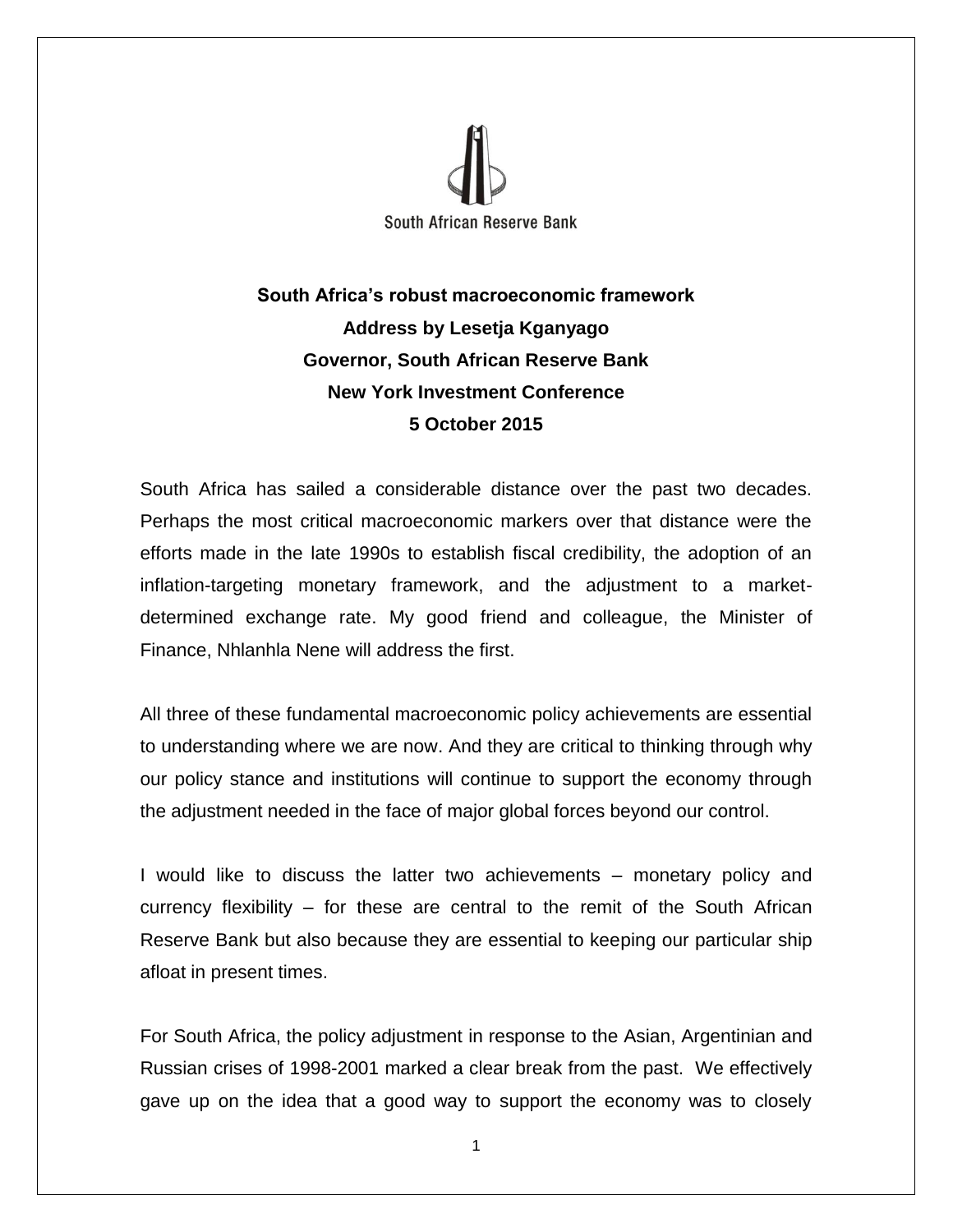manage the currency in an effort to hit multiple goals. Perhaps the most difficult part of this shift in thinking was the recognition that efforts to manage the currency really did impose major costs on the domestic economy. It was the acceptance of the Mundell trinity in the context of an ever more volatile global financial environment and awareness of massive built-up liabilities.

The outcome of this new thinking was the construction of a system which is sensitive to the dangers while welcoming the opportunities of global capital mobility. I believe they make us more resilient in the face of shocks, dramatically lowering the chances of a crisis. Moreover, they complement the diversity of the South African economy; currency adjustment in response to bad weather facilitates the moderation of imbalances in a way that encourages economic growth. It is not the growth we saw prior to the crisis – pumped up by high commodity prices, too rapid credit extension and excessive consumption. It is more patient growth, harder won, built on productivity growth and a greater focus on non-traditional (commodity) exports. And while a range of other emerging markets has adopted similar approaches to these common problems, the quality and credibility of our approach sets us apart.

### **In the wake of the Asian crisis**

In developing robust macroeconomic structures, the crucial adaptation for South Africa was the shift to floating exchange rates. When we embarked on the era of policy reform and economic renewal in the 1990s, you could argue that the choices were difficult. You couldn't fix exchange rates, but unfixing them could be disastrous. As Paul Krugman wrote at the time, and I quote:

Nobody who looks at the terrible experiences of Mexico in 1995 or Thailand in 1997 can remain a cheerful advocate of exchange-rate flexibility. It seems that there is a double standard on these things: when a Western country lets its currency drop, the market in effect says 'Good, that's over' and money flows in. But when a Mexico or a Thailand does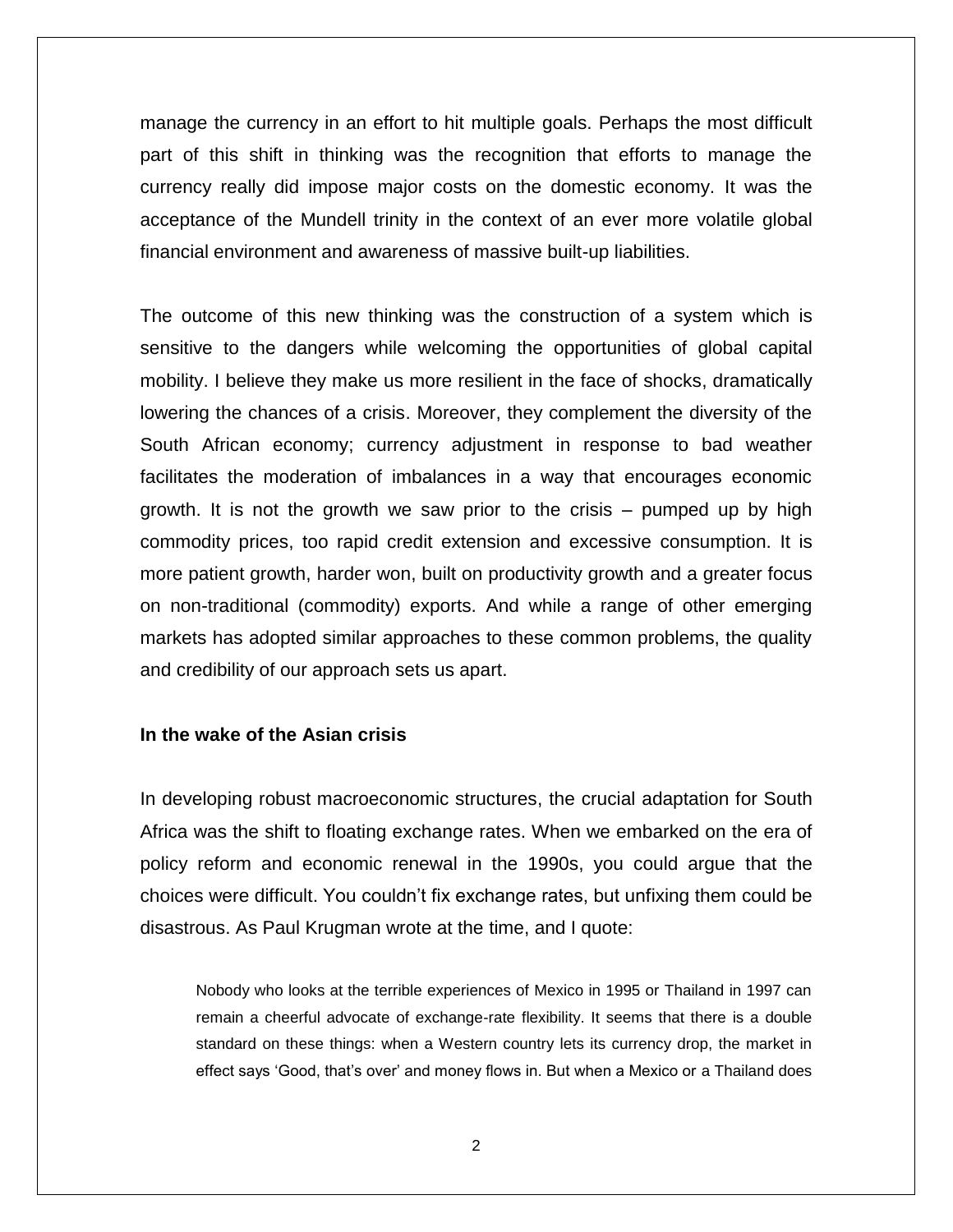the same, the market in effect says 'Oh my God, they have no credibility' and launches a massive speculative attack. $1$ 

One of the accomplishments of emerging-market macroeconomic policy after 1998 has been burying that double standard. Emerging markets can build their own credibility, and this was best seen by the steady rise in capital flows into these countries through the 2000s and the expansion of investment analyst capacity to understand them better.

For South Africa, the period of integration with the world economy in the 1990s coincided with a steady fall in the price of major commodity exports. The rand was overvalued and needed to adjust downwards. It trended steadily weaker over the following decade, with periods of overshooting in 1996 and 1998. The South African Reserve Bank attempted to support the currency and failed. In the process, a large net open forward position in US dollars was created. This liability carried the potential for severe economic outcomes in the event of ongoing depreciation and meant that it had to go, but preferably as part of a new monetary framework. Inflation targeting, with its clearer policy anchor, implied dismantling the system of currency support and giving up on managing the exchange rate at all.

The initial test of the new framework was the sharp fall in the rand in 2001, in which intervention was avoided. The currency reached what remains an all-time low, in real terms, but then rebounded. Critical to this was the recognition that the rand's fall was part of a Dornbusch overshooting dynamic and that forecasts for inflation showed it moderating in the wake of the depreciation. This built credibility of the new monetary policy framework.

Over the following decade, the rand shifted its trajectory away from trend depreciation. Capital flows into South Africa, which had been quite weak and

 $\overline{\phantom{a}}$ 

<sup>&</sup>lt;sup>1</sup> Paul Krugman, *Latin America's swan song* [\(http://web.mit.edu/krugman/www/swansong.html\)](http://web.mit.edu/krugman/www/swansong.html)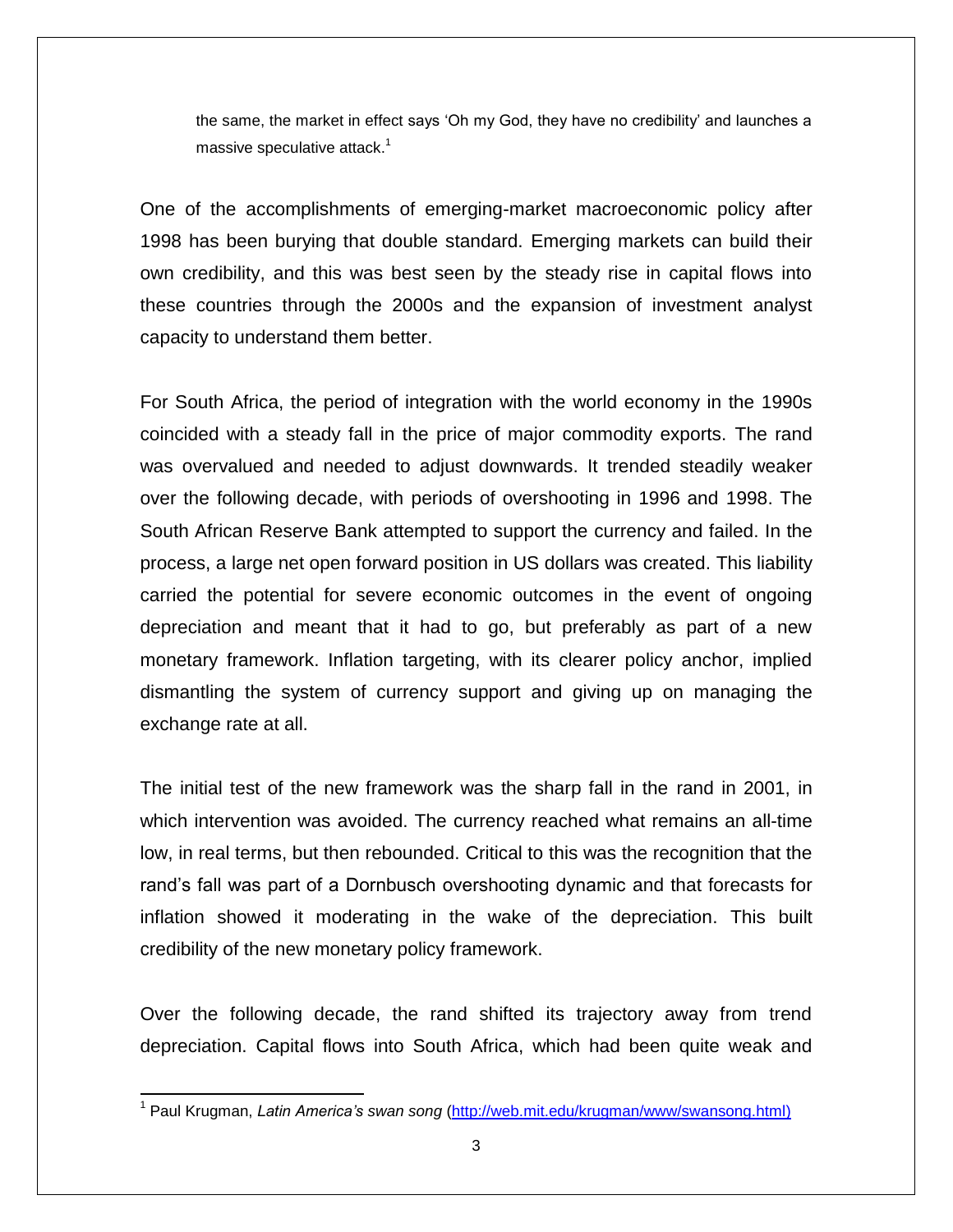uneven through the 1990s, became much stronger and steadier. Large capital flows meant large current-account deficits, of course, but these were appropriate for a country with investment needs in excess of domestic savings.

The boom of the 2000s era came to an end with the global crash of 2009. The rand depreciated dramatically but then, over the next two years, recovered strongly. It was helped by stimulus in China, which boosted commodity prices, as well as by quantitative easing in the United States, which encouraged capital flows into emerging markets. These forces, however, could not be permanent. Our terms of trade peaked in 2011 and have since fallen by 8 per cent. Meanwhile, world monetary conditions began to tighten, starting with the 'taper tantrum' of May 2013. In line with these developments, the rand followed a downward trend for about four years. As before, our policy was not to intervene.

Maintaining a flexible exchange rate provides the economy with a number of benefits. One is the insulation from price shocks. In South Africa, as with many commodity exporters, terms of trade have deteriorated. But the impact is cushioned because production costs are denominated in rands whereas export prices are denominated in dollars. Our dollar-price index for South Africa's commodities is down 41,0 per cent since 2011. The rand-price index has actually increased slightly, by 4,8 per cent.

And the advantages are not limited to commodities. Rand depreciation makes the tradeables sector more competitive, creating the right import and export incentives – which are especially important in the context of substantial currentaccount deficits. In the context of a struggling global economy, it is not very surprising that our own current-account adjustment has been slow, but we do expect it to be better than previously elevated levels.

A flexible exchange rate also insulates the economy from some shocks. If you don't need to target a fast-moving variable like an exchange rate, then policy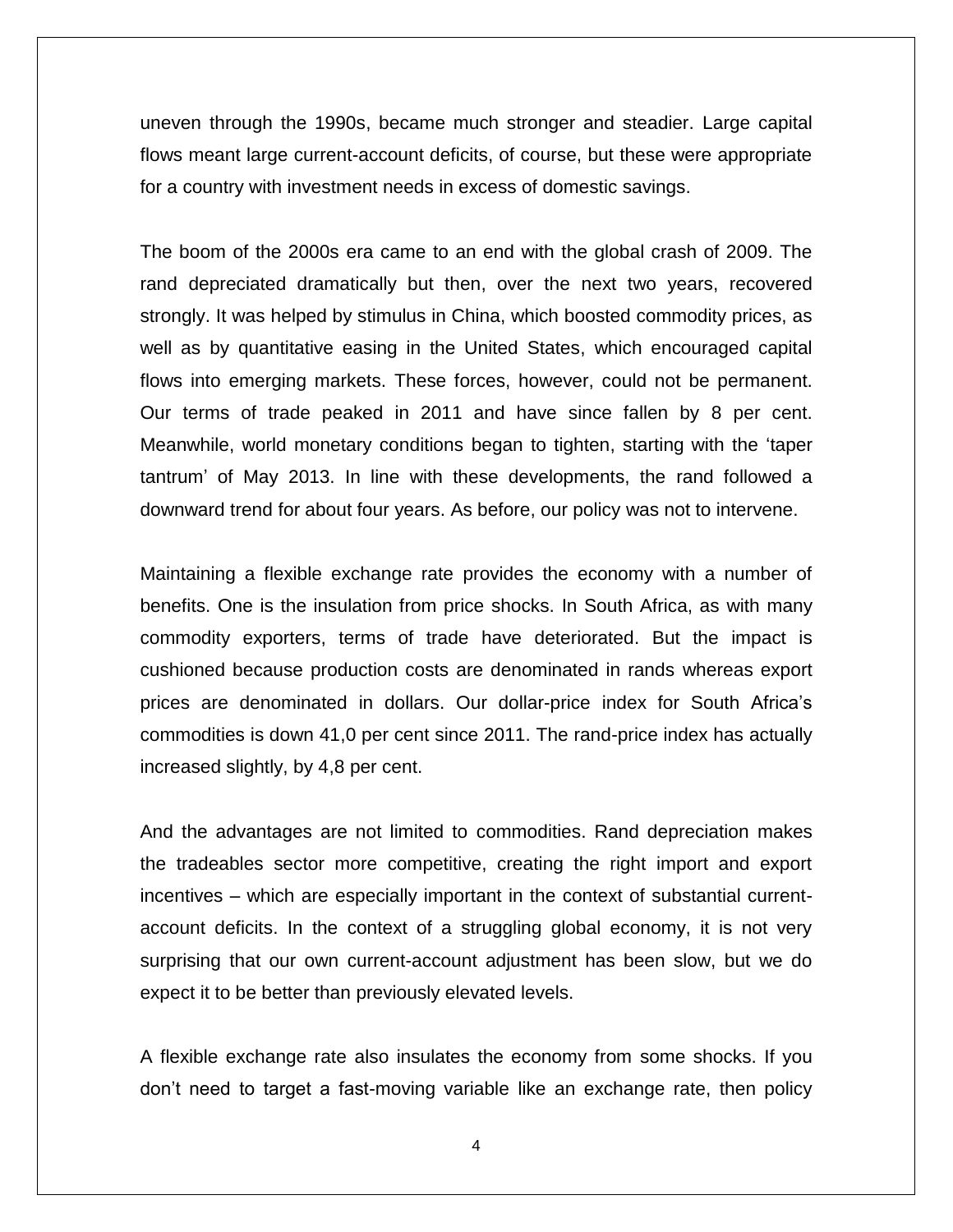doesn't need to react and transmit the shocks that hit the currency on to the real, domestic economy. As an illustration, let me remind you that the rand has depreciated by 16 per cent against the dollar so far this year. We have raised our policy rate by 100 basis points over an 18-month period. In 1998, before the adoption of inflation targeting, the rand also depreciated by 16 per cent and we hiked rates by 690 basis points in a period of six months. Lower pass-through from the depreciation to inflation has also helped to moderate potential policy responses.

Of course, floating exchange rates are dangerous if domestic borrowers have run up large, unhedged foreign-currency debts. Where this is the case, the monetary authority may end up facing only bad choices. One is to use foreign currency to prop up the domestic currency to protect the economy, but this has clear limits and typically fails. The alternative is to step back and let sectors of the economy adjust on their own to the new currency level, implying much higher financing costs. The clear differentiator for South Africa against many other emerging markets is that this particular policy dilemma doesn't feature in our decisionmaking process. Renouncing the 'forward book' and allowing the 'fear of floating' to wear off over time has limited the extent of foreign-currency borrowing, encouraging the development of our own capital markets and reducing a major risk for non-resident investors in rand assets. $2$ 

When a country adopts a floating exchange rate, the reasons for holding foreign reserves also change. The goal is no longer managing the value of the currency. Instead, reserves serve to bolster the national balance sheet, reassuring investors that the country has access to safe, liquid resources even in extreme situations. The use of reserves is therefore very different. The reserves provide insurance, a guarantee that markets will be able to price exchange rates. The fact that emerging markets have accumulated many more substantial reserves

l

<sup>2</sup> Guillermo Calvo and Carmen Reinhart, *Fear of floating* [\(http://www.nber.org/papers/w7993.pdf\)](http://www.nber.org/papers/w7993.pdf), November 2000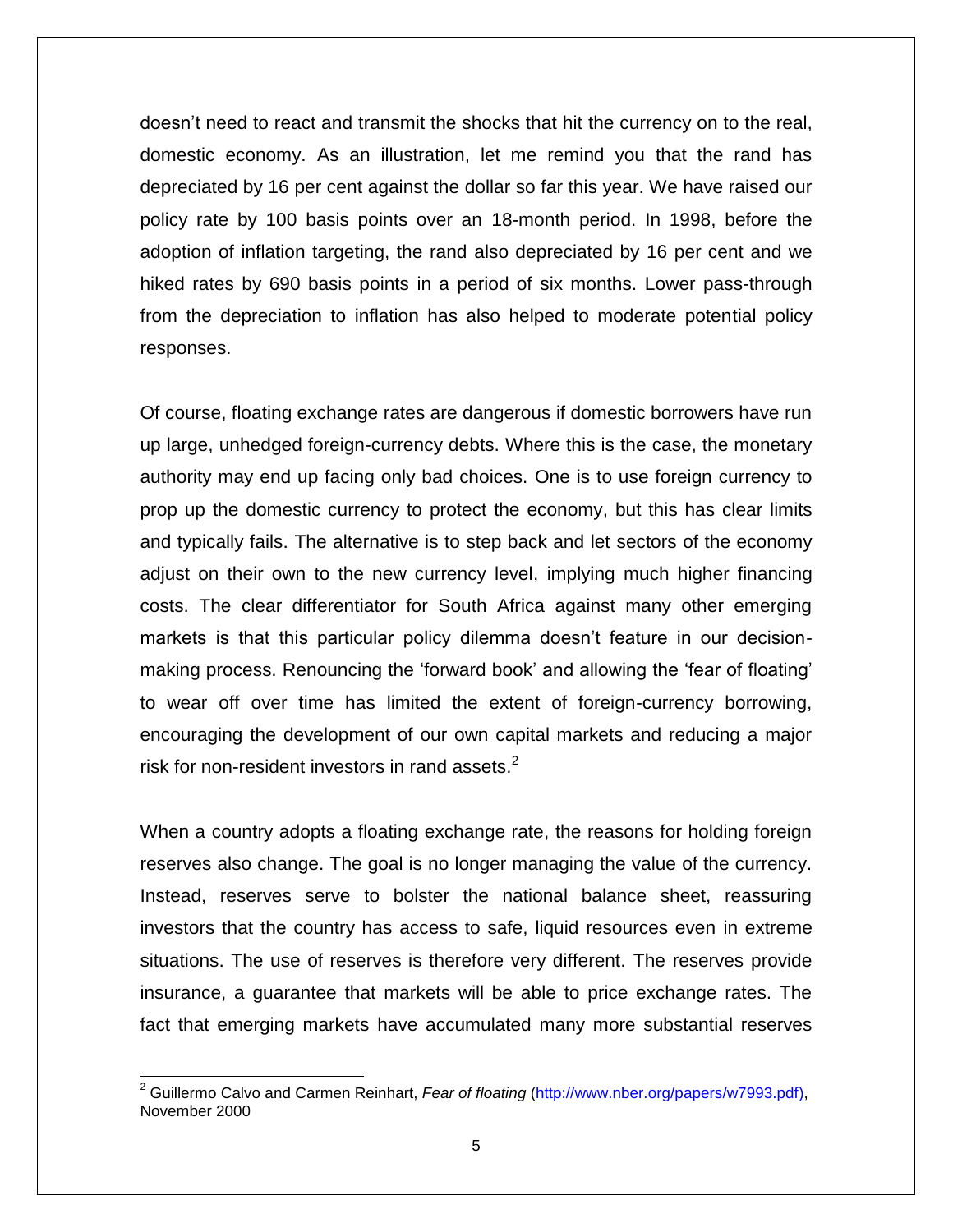than they held, for instance, in the 1990s or early 2000s, suggests that markets will be able to function in more orderly ways, and that large, long-term investors will feel comfortable trading in those markets.

### **Monetary policy**

The exchange-rate policy fits within the broader policy of inflation targeting. Inflation targeting provided us with a policy goal more realistic than the previous eclectic approach to policy, because we could hit it. That goal was also more meaningful for citizens, because we could focus on protecting the buying power of regular consumers in domestic markets – as opposed to, say, trying to hold down the costs of holidays in New York. These approaches to policy have served us and others well for more than a decade. But just because we replaced a bad policy with another that returned better results doesn't mean that monetary policymaking has become easy or obvious. This is a challenging period. It is worth discussing our policy response.

The most straightforward decisions for an inflation-targeting central bank are those when inflationary pressures are coming from the demand side. In these circumstances, monetary policy acts to hold growth closer to its potential level. The primary mechanism is clear: by raising the costs of borrowing and rewarding saving (which is deferred consumption), central banks moderate the level of economic activity, returning it to a non-inflationary level.

However, South Africa has rarely enjoyed such straightforward conditions. Instead, inflationary pressures from the supply side have dominated. The standard accusation levelled at inflation-targeting monetary policy which responds to these shocks is that it is procyclical and therefore wrong.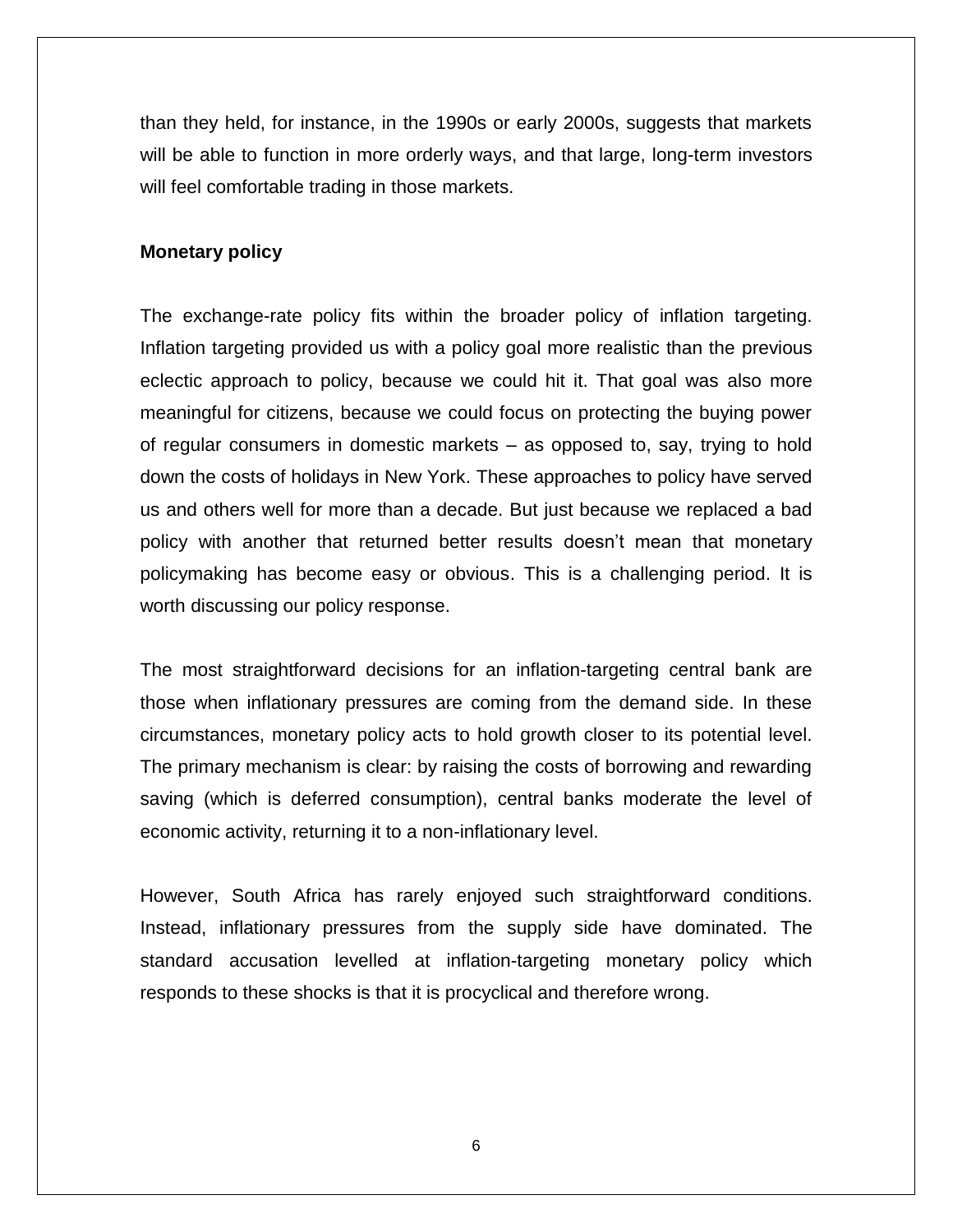But I think that this charge misses the subtlety of the inflation-targeting response, with its emphasis on flexibility and the primacy of second-round effects. Take the current period as an illustration.

In recent years, emerging markets have been buffeted by two kinds of shocks. The first was falling commodity prices, caused in particular, if not exclusively, by slowing and shifting growth patterns in the Chinese economy. The second was portfolio shifts, occasioned mainly by changes in US monetary policy. Both of these shocks have caused emerging-market currencies to depreciate. In South Africa, that depreciation has been marked. Since 2011, when our terms of trade peaked, the rand has fallen against the dollar and on a trade-weighted basis. This has been a persistent source of inflationary pressure in the South African economy.

Literature emphasises the importance of the origin of a shock. A terms-of-trade shock is likely to reduce net exports and thus aggregate demand. This lowers the output gap – offsetting the depreciation with some disinflation. By contrast, a sustained portfolio shock has little effect on aggregate demand and provides no offset to the inflationary consequences of the currency's fall. $^3$ 

Central banks are supposed to respond to currency depreciations caused by portfolio shocks but not necessarily terms-of-trade shocks. However, as the Governor of the Central Bank of Chile, Rodrigo Vergara, recently reminded us, output gaps do not appear to explain much about the currently observed inflation, particularly in emerging markets.<sup>4</sup> Currency depreciation, by contrast, is a clearer source of inflationary pressure.

 $\overline{\phantom{a}}$ 

<sup>3</sup> Christopher Ragan, 'The exchange rate and Canadian inflation targeting', *Bank of Canada Working Paper 2005-34* [\(http://people.mcgill.ca/files/christopher.ragan/ER-](http://people.mcgill.ca/files/christopher.ragan/ER-FinalBankofCanadaWP.pdf)[FinalBankofCanadaWP.pdf\)](http://people.mcgill.ca/files/christopher.ragan/ER-FinalBankofCanadaWP.pdf), November 2005

<sup>4</sup> Rodrigo Vergara, *Inflation dynamics in LATAM: a comparison with global trends and implications for monetary policy*

[<sup>\(</sup>https://www.kansascityfed.org/~/media/files/publicat/sympos/2015/econsymposium-vergara](https://www.kansascityfed.org/~/media/files/publicat/sympos/2015/econsymposium-vergara-remarks.pdf?la=en)[remarks.pdf?la=en\)](https://www.kansascityfed.org/~/media/files/publicat/sympos/2015/econsymposium-vergara-remarks.pdf?la=en), August 2015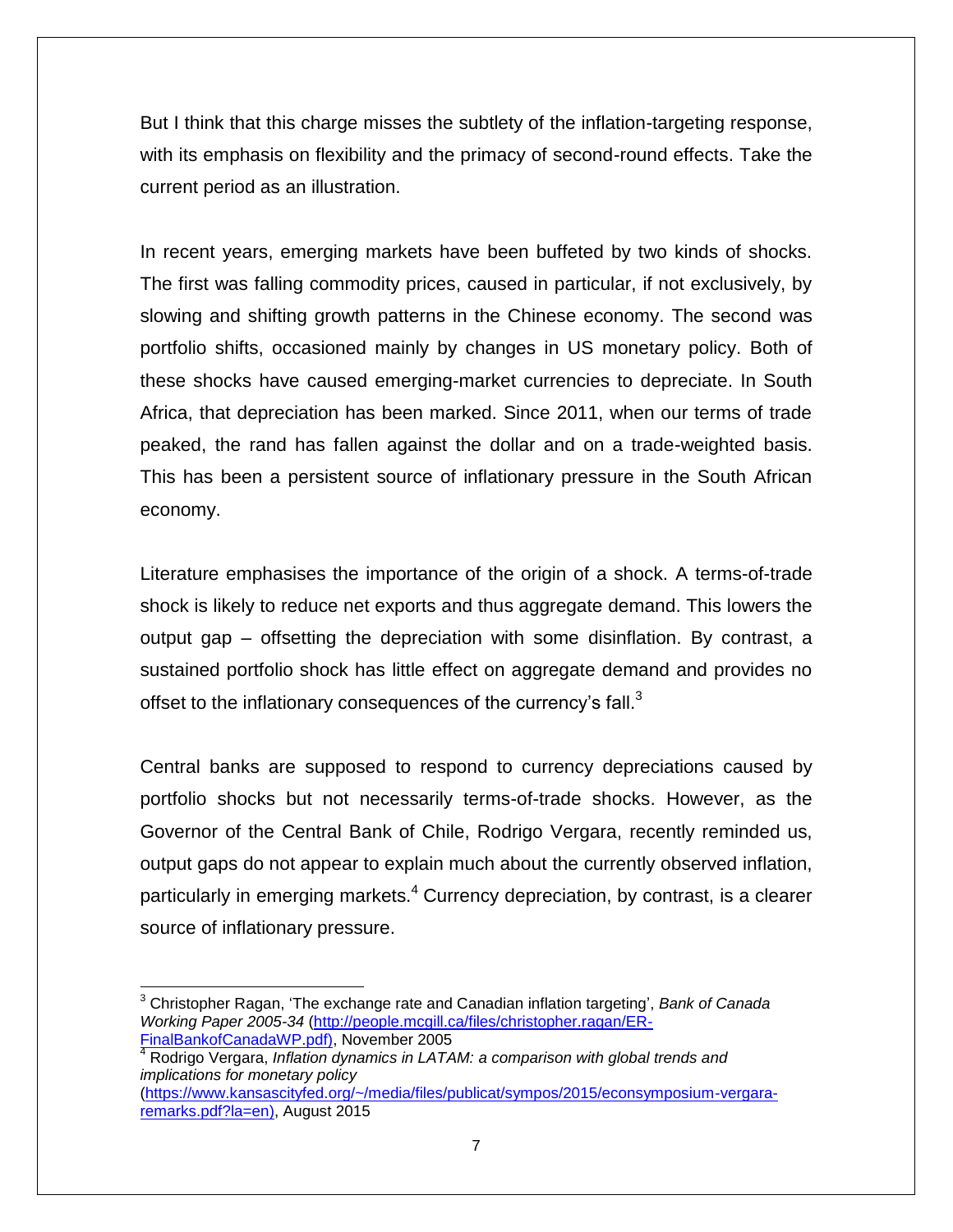So what are emerging-market central banks to do?

Our answer is to go after the so-called second-round effects, ensuring that inflation corresponds to the target over the medium term. First-round effects, either directly through the higher cost of imported goods or indirectly through those costs feeding into other goods and services, are relatively hard to control. Under flexible inflation targeting, we have some leeway to look through these shocks. But when wages and inflation expectations shift away from the inflation target, we are required to act. We are also inclined to do so pre-emptively, before expectations stray from the target, potentially requiring greater efforts to be shifted back downwards.

Our tools for addressing these forces are our communications strategy and the policy rate. These instruments affect inflation in several ways. By convincing price and wage setters of our commitment to the target, we prevent them from assuming higher levels of inflation in the future and from creating a self-fulfilling prophecy. Higher rates which lower the output gap put downward pressure on inflation. It is also possible that higher rates will appreciate the currency, although, as I have said, this is not a policy goal.

The extent of any policy response is proportional to the challenge. In South Africa, we have adjusted the repo rate by a cumulative 100 basis points since January 2014. In real terms, it remains close to zero, as it has since the crisis – a very low level from a historical perspective, and also quite accommodative relative to other countries. The adjustment has been smooth, without large increases or abrupt changes of direction. During this period, headline inflation has made temporary departures from the target range, but core has remained within the target range. Longer-term inflation expectations have stayed close to the top of the target, and we watch them very closely for signs of breaking away. If longer-term expectations were clustered at the midpoint of the target range, we

8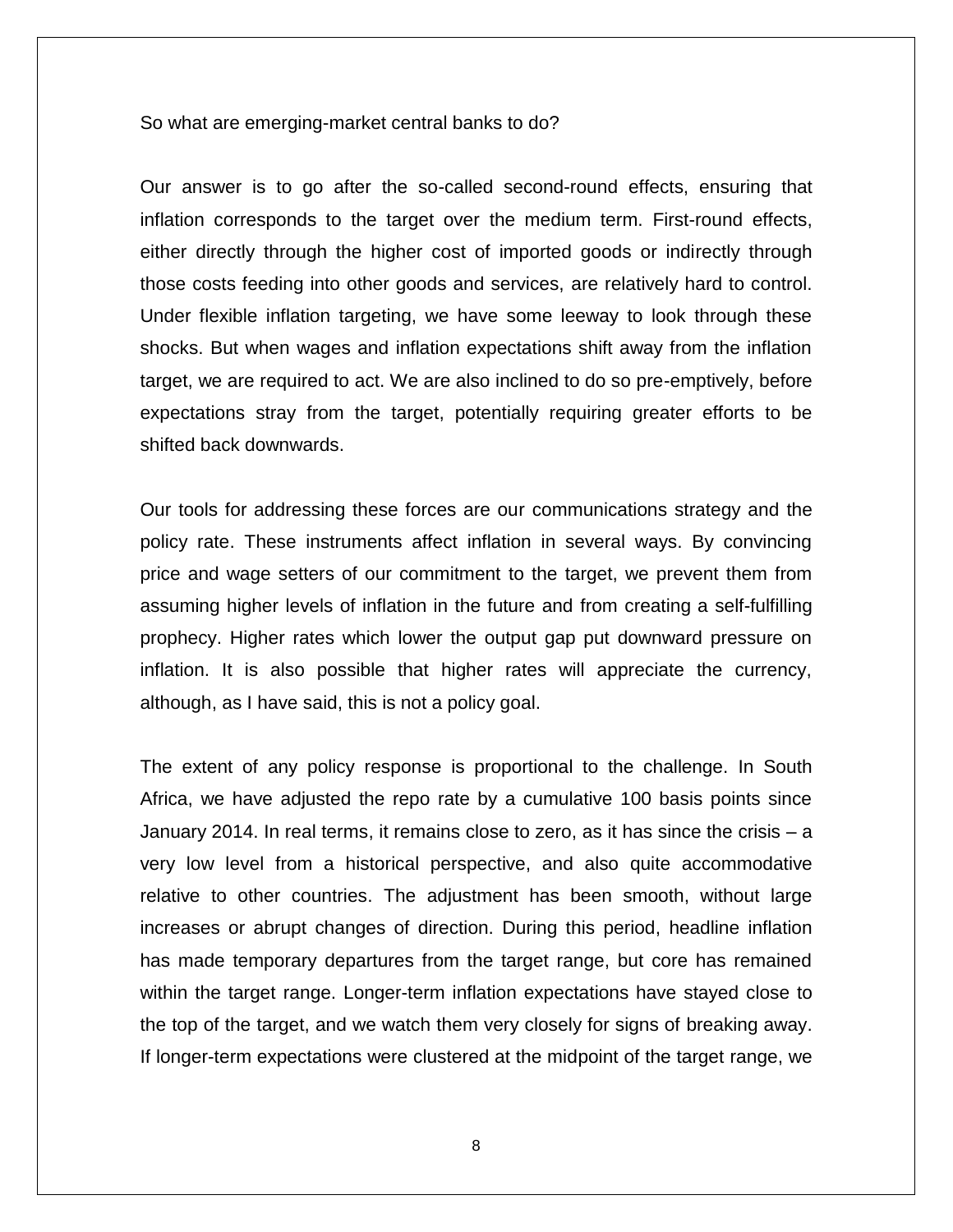could look beyond near-term volatility. But a small margin of safety has made this more difficult.

We expect our gradual tightening cycle to accomplish our primary mandate: controlling inflation as defined by our inflation target while showing due concern for growth.

## **Debt dynamics**

Minister Nene has already spoken about the fiscal aspects of macroeconomic policy. I now turn to aggregate debt dynamics and in particular private-sector debt.

In the years before the Great Recession, South Africa's debt-to-GDP ratio declined markedly due to robust growth and booming revenue collection. Yet, despite the space created for fiscal stimulus and accommodative macroeconomic policy settings – and very high commodity prices – growth persistently disappointed, and has slowed steadily since 2011.

As the Bank for International Settlements and other observers have argued, emerging-market debt is a worrying fault line in the world economy.<sup>5</sup> This is partly the old foreign-currency story, in which a stronger dollar and tighter monetary policy in the US render debt burdens unsustainable. It is also a debtaccumulation story, in which growth is accomplished through greater leverage. The concern is that, as the boom ends, it will become obvious that productivity growth has been stagnant and the returns on investment will be too low to service the debt incurred – widespread attempts to deleverage will then further weaken aggregate demand, setting off a vicious cycle. This dynamic can be exacerbated by the coincident slump in commodity prices. In the press, this

 5 See, for instance, the *Bank for International Settlements quarterly review* [\(http://www.bis.org/publ/qtrpdf/r\\_qt1412.pdf\)](http://www.bis.org/publ/qtrpdf/r_qt1412.pdf)*,* December 2014, pp. 20-21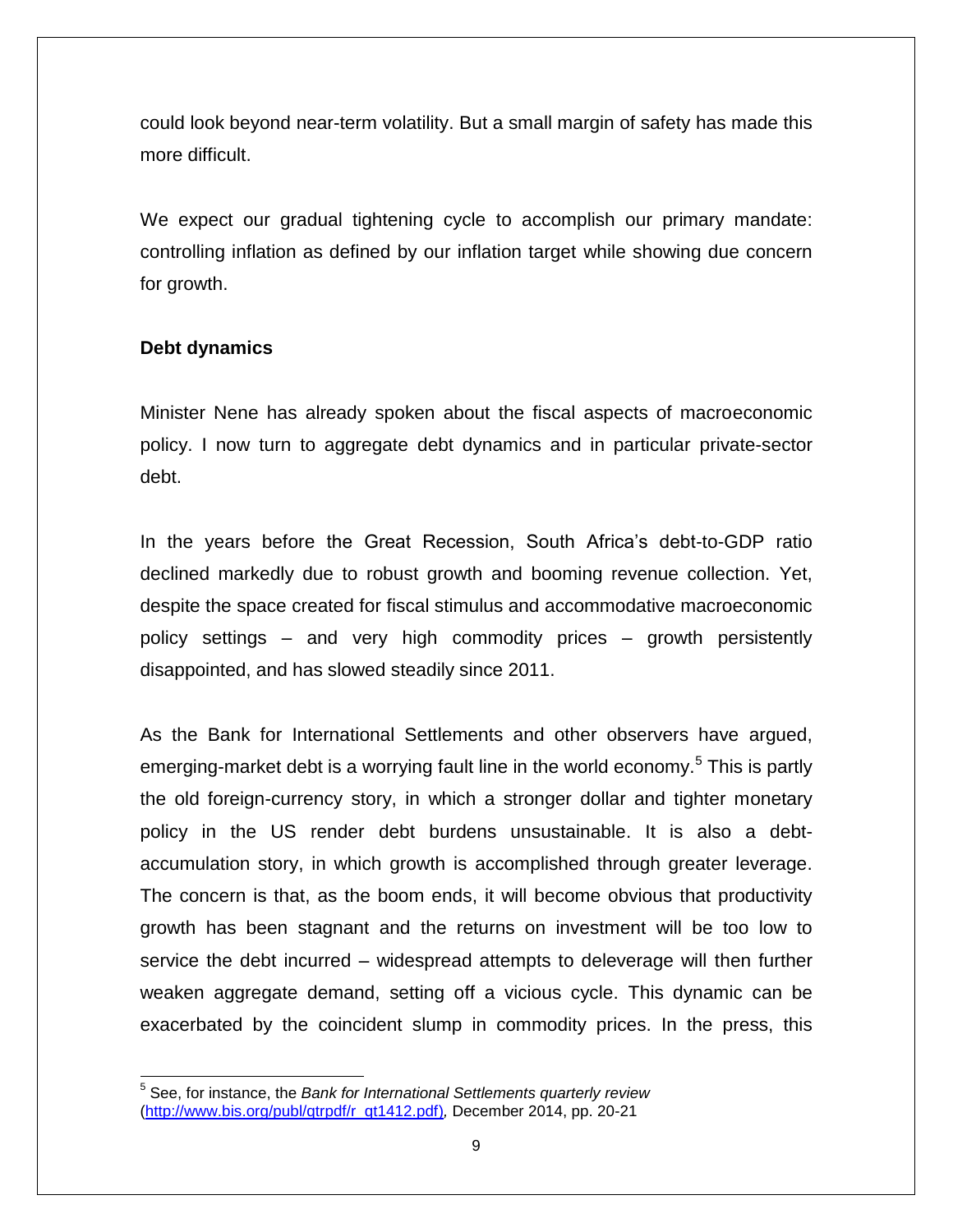scenario – of financial and commodity cycles moving in opposite directions simultaneously – is typically introduced with Warren Buffett's axiom that you only discover who's been swimming naked when the tide goes out.

I am happy to tell you that South Africa is wearing a swimming suit. In fact, the peak of our financial cycle came before the Great Recession. This is something we have in common with advanced economies – although our overall debt levels are closer to emerging-market averages. Since the crisis, private-sector borrowing appetites have been broadly muted.

Households have deleveraged gradually, reducing debt relative to incomes. When it comes to firms, as the International Monetary Fund has recently noted, South Africa is one of a few emerging markets where corporate debt stocks have declined since 2007.<sup>6</sup> One lesson from this is that South Africa does not have a burgeoning private-sector debt problem which could soon be revealed as an important vulnerability. Another lesson is that episodes of rapid debt accumulation, even when they do not end in crisis, commonly give way to extended periods of weak growth. From a private-sector perspective, this is not a useful depiction of South African conditions, even if it is accurate for other emerging markets.

In short, there is little impeding corporate borrowing from a balance-sheet view in the South African economy, and households have made decent progress in reducing their own debt levels. This is likely to continue in a moderate way over the next year.

In the short run, there is a strong case for countries with macroeconomic space to use it in a countercyclical way, restoring growth. Many emerging markets have

 $\overline{\phantom{a}}$ 6 International Monetary Fund, *World Economic Outlook*, 'Chapter 3: corporate leverage in emerging markets: a concern?' (http://www.imf.org/external/pubs/ft/qfsr/2015/02/pdf/c3.pdf), September 2015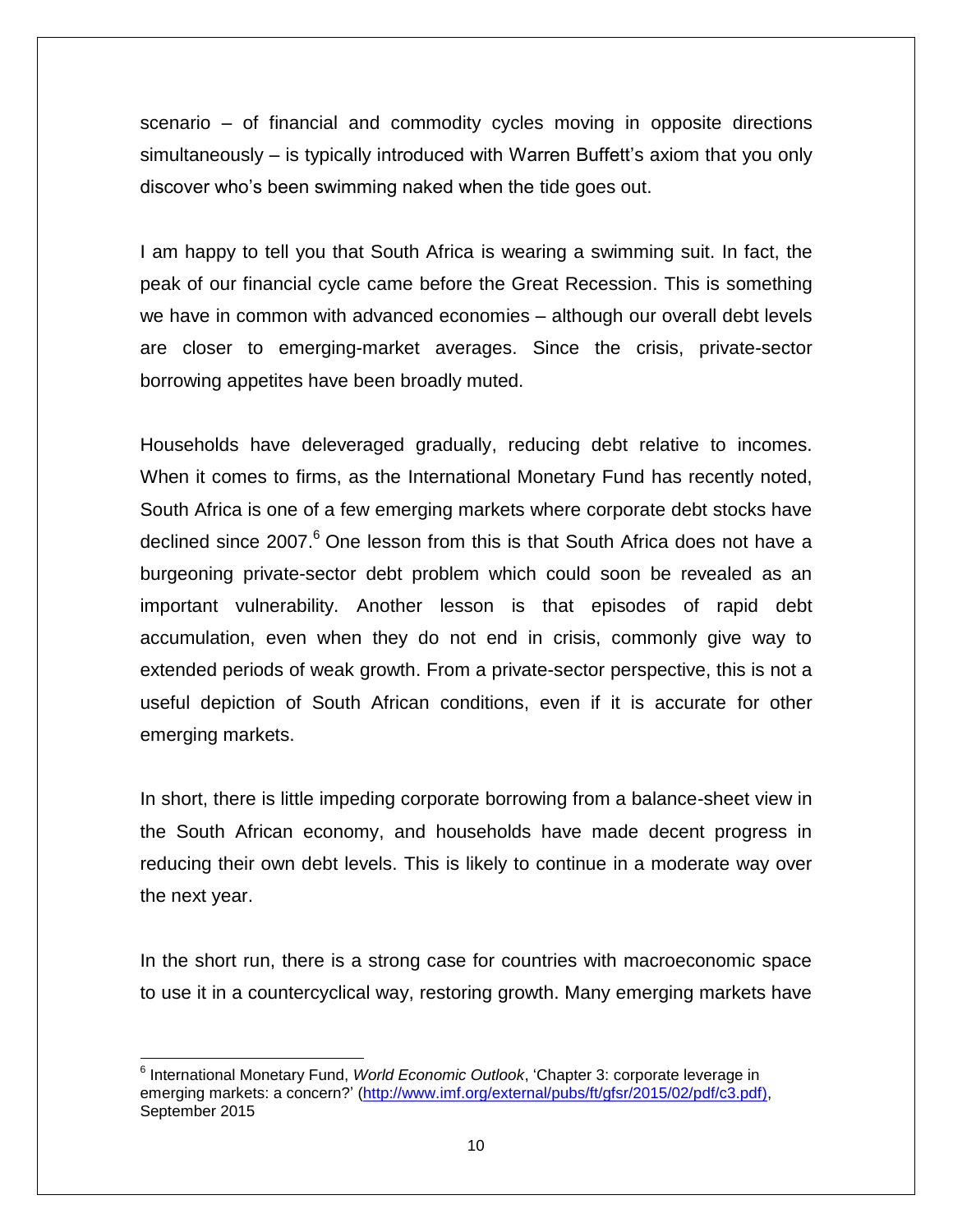done this. Unfortunately, growth in emerging markets has also been slowing for five years, ever since the post-crisis rebound in 2011.

Permanent stimulus is not countercyclical. One of my greatest concerns is that we let the fear of slow growth scare us into a deeply uncomfortable macroeconomic position in which monetary policy accepts stagflation.

In South Africa, our inflation target is 3-6 per cent. We do not want to let that become a policy of 6 per cent plus whatever shocks appear. Inflation higher than that of our trading partners affects our competitiveness. It erodes incomes, especially those of the more vulnerable members of society. Over the medium term, extra inflation does nothing for growth.<sup>7</sup> These are important lessons, too easily overlooked when the focus is on the latest data and the short run.

## **Concluding thoughts**

In the past, emerging-market crises tended to centre on currency crises. Prominent examples include the Tequila Crisis of 1994, when Mexico devalued the peso, and the Asian crisis of 1997/98. Given these experiences, it is not difficult to imagine the Fed tightening, generating further volatility and creating expectations of more emerging-market crises.<sup>8</sup>

But emerging markets are in better shape than they used to be, in particular because they have flexible exchange rates. South Africa, perhaps more than other emerging markets, has developed a robust track record of enabling the currency to carry the brunt of the adjustment to global volatility. Importantly, the

 $\overline{a}$ 7 As discussed in Andrew Haldane, *How low can you go?*

[<sup>\(</sup>http://www.bankofengland.co.uk/publications/Pages/speeches/2015/840.aspx\)](http://www.bankofengland.co.uk/publications/Pages/speeches/2015/840.aspx), 18 September 2015; see also Robert Shiller, *Why do people dislike inflation?*

<sup>(&</sup>lt;u>http://www.nber.org/chapters/c8881.pdf)</u>, 1997<br><sup>8</sup> See, for instance, Nelson D. Schwartz, 'Watching the Fed, and remembering the Tequila Crisis', *New York Times* [\(http://www.nytimes.com/2015/09/19/business/economy/if-rates-rise-global](http://www.nytimes.com/2015/09/19/business/economy/if-rates-rise-global-markets-fear-effects-of-any-aftershocks.html?_r=0)markets-fear-effects-of-any-aftershocks.html? r=0), 18 September 2015